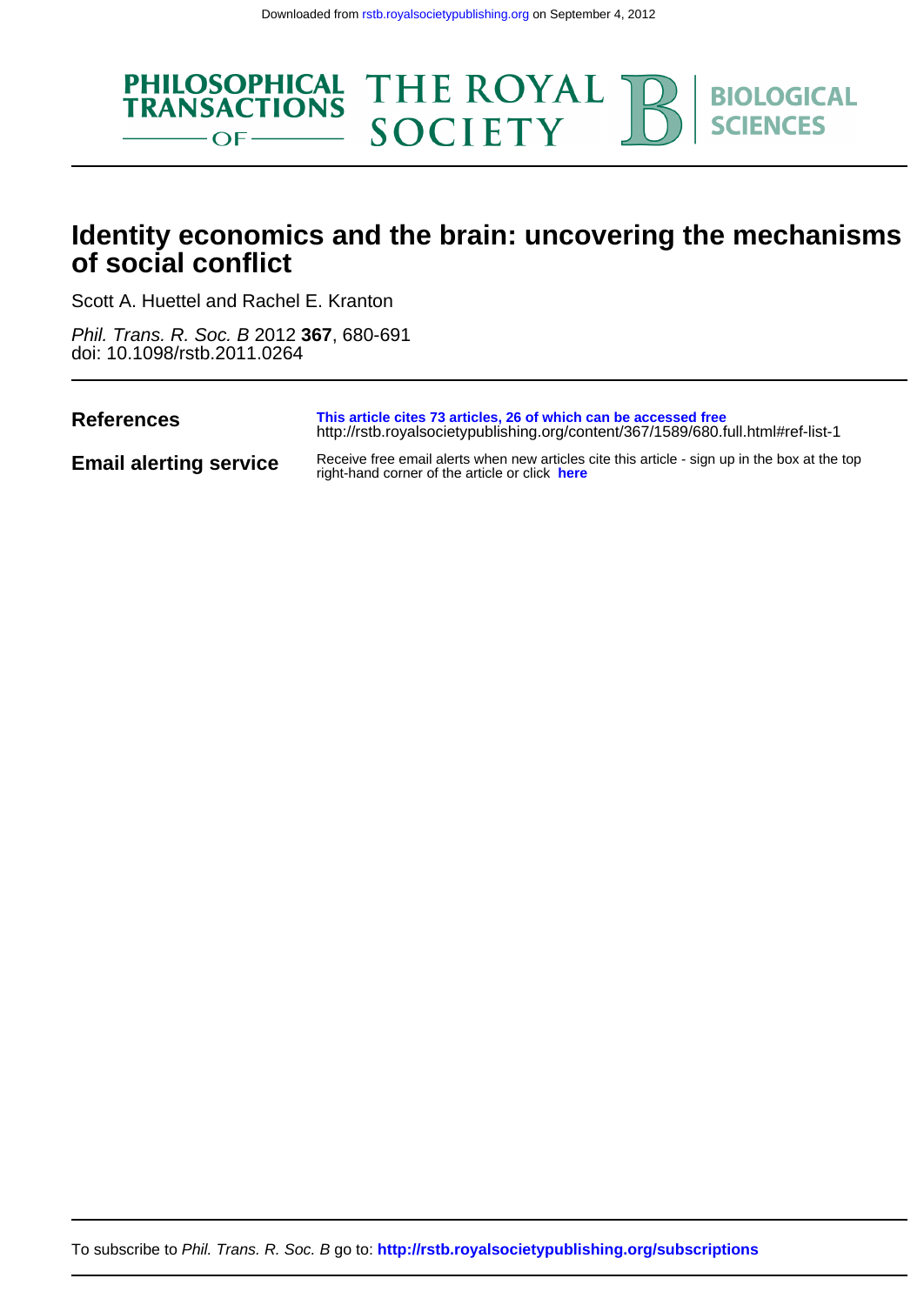

Review

# Identity economics and the brain: uncovering the mechanisms of social conflict

Scott A. Huettel<sup>1,3,\*</sup> and Rachel E. Kranton<sup>2,3</sup>

<sup>1</sup> Department of Psychology and Neuroscience, <sup>2</sup> Department of Economics,<sup>3</sup> Cantar for Interdisciplinary Decision Science, Duha Huisarcity, Durham, NG 277  ${}^{3}$ Center for Interdisciplinary Decision Science, Duke University, Durham, NC 27708, USA

Social contexts can have dramatic effects on decisions. When individuals recognize each other as coming from the same social group, they can coordinate their actions towards a common goal. Conversely, information about group differences can lead to conflicts both economic and physical. Understanding how social information shapes decision processes is now a core goal both of behavioural economics and neuroeconomics. Here, we describe the foundations for research that combines the theoretical framework from identity economics with the experimental methods of neuroscience. Research at this intersection would fill important gaps in the literature not addressed by current approaches in either of these disciplines, nor within social neuroscience, psychology or other fields. We set forth a simple taxonomy of social contexts based on the information content they provide. And, we highlight the key questions that would be addressed by a new 'identity neuroeconomics'. Such research could serve as an important and novel link between the social and natural sciences.

Keywords: identity; neuroeconomics; brain; decision; social; interaction

### 1. INTRODUCTION

Economics studies the allocation of scarce resources. Traditional theories portray the allocation of these resources as a peaceful process: self-interested and competitive people interact through markets, firms or public institutions that govern economic transactions and redistribution [\[1,2](#page-10-0)]. Conflicts of interest are solved through contracts, voluntary trade and government policy. These theories privilege people's pecuniary motivations—the desire to consume goods and services—and people act strategically to maximize their own rewards. Pecuniary motivations, or preferences, are largely seen as idiosyncratic, static and context-free [\[3\]](#page-10-0). A major effort of experimental and behavioural economics is to see how these motivations operate through experiments. Typical topics for research include the evaluation of risk and uncertainty and the limitations on economic reasoning associated with cognitive biases and bounded rationality [\[4\]](#page-10-0). Similarly, recent work using the tools of neuroscience has provided often-counterintuitive insights into the complex, emotional and strategic trade-offs within decision-making [\[5,6](#page-10-0)], while still largely treating individuals as independent agents who are motivated primarily by their personal economic outcomes.

Yet, the conception of individuals as selfish and asocial, motivated only by personal gain, fails to account for much widely observed economic behaviour. Individuals do not ignore others; they are alternatively altruistic and fair, envious and statusseeking. Social contexts, far from being irrelevant, tend to dominate many aspects of our economic lives: how others' income affects our own subjective well-being [[7](#page-10-0)], whether we support public goods [[8\]](#page-10-0) and why financial work incentives often fail [\[9\]](#page-10-0).

Understanding how individuals make decisions in social contexts will be paramount for understanding non-peaceful allocation of resources and the associated conflict. Much of the competition for resources takes place outside of markets and firms; obvious historical examples are wars, military conquests and today's battles in developing economies. But even in modern democracies, ethnic and group divisions are salient in setting policy and affect the provision of public goods [\[10](#page-10-0)]. While we can easily see the patterns of social divisions and consequences of social conflict on the macro level, the individual actors and their motivations are harder to see. Yet it is individuals who are being fair to some people and not fair to others. And it is individuals who are acting to advance their group's interests, often at personal cost.

An emerging framework in the social sciences— 'identity economics'—considers people in the context of their larger social groups and the motivations those groups engender. Identity economics aims for a foundational understanding of social motivations and how these motivations depend on social identities and social context [[9](#page-10-0),[11](#page-10-0)]. It seeks to identify nonpecuniary sources of human motivation and the

<sup>\*</sup> Author for correspondence [\(scott.huettel@duke.edu\)](mailto:scott.huettel@duke.edu).

One contribution of 12 to a Theme Issue 'The biology of cultural conflict'.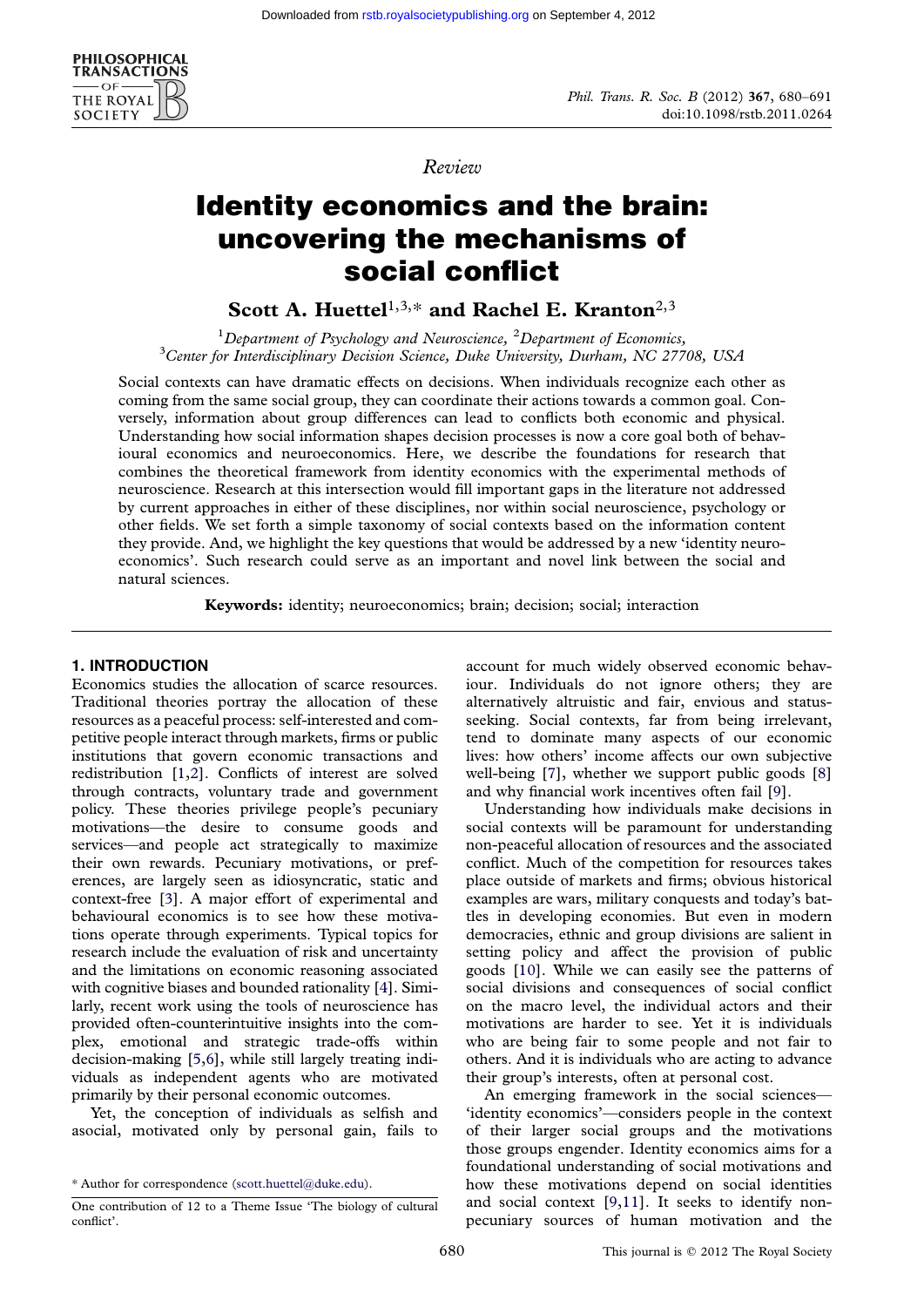relation between these motivations and social context. On the one hand, people with social motivations will take personally costly actions to advance social goals. Conversely, behavioural experiments show undesired behaviours can become more prevalent when explicit monetary incentives are introduced [\[12](#page-10-0)]. These effects occur, it is hypothesized, because the pecuniary incentives (e.g. goods and money) crowd out the social incentives (e.g. strength of a social relationship) as the primary motivator of behaviour [\[13](#page-10-0)]. By considering the motivational properties of social contexts, economists not only address a broader space of human decision-making (e.g. including choices between sets of social consequences), but also gain traction on the complex interactions and trade-offs between pecuniary and social consequences. This framework shares intellectual origins with other approaches for addressing actual or perceived limitations of traditional rational choice models. As one notable example, examination of choice behaviour within real markets and laboratory experiments led Vernon Smith to propose the idea of a 'ecological rationality': individuals exist in a milieu of social ties and constraints, and they attempt to optimize their behaviour to fit that environment, not the prescriptions of an abstract model [[14\]](#page-10-0).

Identity economics, though a promising contributor to models of group interactions, has notable limitations. Like other frameworks in economics, it does not consider questions of individual differences or of mechanism: why do some individuals show strong other-regarding preferences, while others do not? How do our identities—and their effects on our thoughts and actions—change over the course of our lives? How are social and financial incentives integrated in complex decision-making? Hereafter, we argue that answers to these and similar questions will require an integration of new economic models of identity with new research from neuroscience on the mechanisms of social decision-making. Such an integration would not only provide new insights into the causes and consequences of social conflict, but would also open up important new directions of research in each of these fields. Moreover, it could provide a bridge to research in mechanism design and institutional economics, which now considers how social structures (e.g. legal systems and cultural norms) shape how economic institutions and societies develop [[15\]](#page-10-0).

#### 2. ADDING IDENTITY TO ECONOMICS

Identity economics focuses, at its core, on individuals who make decisions in a social context [\[9,11\]](#page-10-0). The framework of identity economics follows economists' method of positing a 'utility function' to represent individual motivation. In principle, a utility function can express any sort of motivation. Traditional economic analysis concentrates on pecuniary motivations, such as desire for consumption and income to procure goods and services. Identity economics brings identity and social context into a utility function, inspired by the social psychology on social conflict and identity.

Identity economics is a recent advance that brings models of economic behaviour closer to the behaviour

of human beings. In the classic model, people have individual, idiosyncratic tastes for these goods and services. This is the stick figure, 'Homo Economicus', of a rational and optimizing human being that populates most economic models. In the past 20 years, utility functions have been developed to express a wide array of non-pecuniary tastes and preferences, such as the desire for children, the concern for status and the desire for fairness and retribution [\[16,17](#page-10-0)]. Yet, with rare exceptions, the basic presumption has remained that such tastes and preferences are individual and idiosyncratic characteristics, independent of social context and social groups. Altruism and fairness are generic; some people more altruistic or fair, others less. This presumption ignores that these social preferences depend in large part on people's identities and social norms for behaviour in different social contexts.

Identity economics incorporates social identity and norms into economic theory, and the observed relation between social preferences and identity also drives our proposed research agenda in identity neuroeconomics. Take the examples of 'fairness' and 'inequity aversion'. Leading economists, including John Nash, Hal Varian, Matthew Rabin and Ernst Fehr have brought these social motivations into economics' purview. They propose utility functions with preferences for fairness that explain many behavioural experimental results where subjects make choices that look fair and equitable, rather than simply maximize their individual payoffs. Any variation in experimental choices is treated as noise or at best individual variation in preferences.

But outside university laboratories, in the real world, conceptions of fairness depend on the social context and identities. In many social contexts, it is seen as normal to treat certain other people unfairly and even cruelly. This observation is as important as it is obvious. In Rwanda, ethnic groups did not treat each other equally. In America, whites did not treat blacks equally. In many societies today, men do not treat women equally. People's preferences for fairness depend on who is interacting with whom and in what social setting.

Along these lines, experiments whose designs consider social context and match people with different social identities yield quite different outcomes. Experiments in social psychology, and now increasingly in economics, show that social divisions affect individual choices. The seminal Robbers' Cave experiment in 1954 separated 11 year old boys into two groups for a week at a state park. When the boys were brought together in the second week to play competitive games, the experimenters describe the 11 year old equivalent of war with name-calling, raiding huts and burning flags [\[18](#page-10-0)]. This phenomenon—that a priori social divisions lead to strong affiliation with group identity and (often) social conflict—has been replicated across a wide range of settings in both natural and laboratory settings [\[19](#page-10-0)].

Subsequent experiments aimed to find minimal conditions that would create consequential social divisions. In these 'minimal-group' experiments, subjects are divided into groups according to stated preferences on paintings or by simple assignments as even and odd. The first experiments by Tajfel and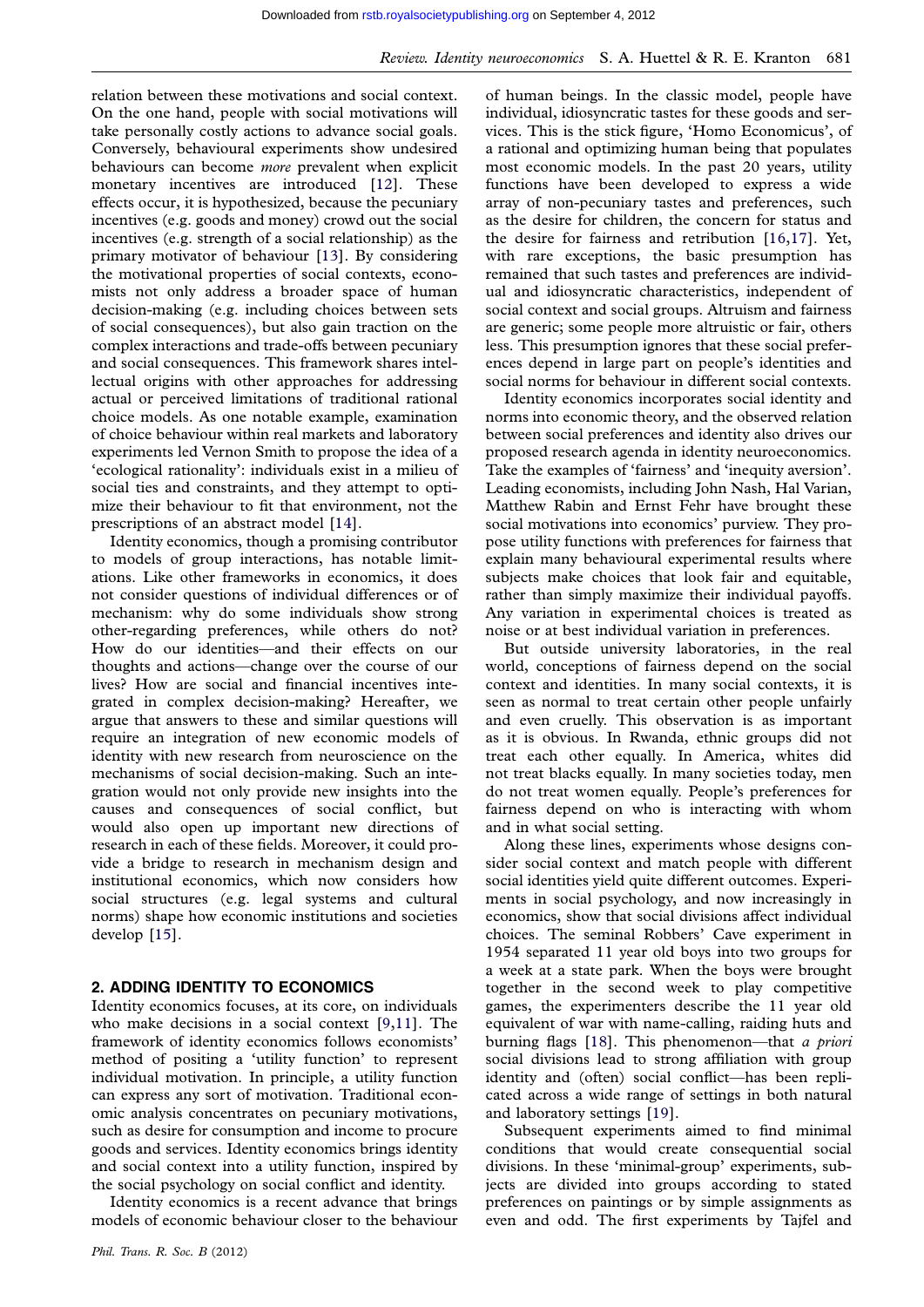co-workers [[20\]](#page-10-0) asked subjects to choose from a list assigning points to a member of their own group and to a member of the other group. The main finding is that subjects were more likely to pick the pairs of points that maximized the relative difference in points, rather than the pair which maximized the absolute number of own points or total points. Recently, economists have adopted this paradigm and shown that social divisions created in the laboratory matter even when there are monetary stakes [\[21](#page-10-0)]. And a growing number of economic experiments using classic games—like the 'trust game', 'ultimatum game' and 'public goods game'—find effects of real-world social divisions. Subjects exhibit in-group preferences. They give more to in-group members in allocation games and return more to in-group members in trust games [\[22](#page-10-0),[23](#page-10-0)]. These experiments differ from traditional social psychology experiments in that real monetary stakes are involved. They also differ from traditional economic experiments in that experimental design manipulates the social context.

All these experiments give support for the basic premises of identity neuroeconomics. Social identity and social context are central variables in decisionmaking and economic interactions. And utility functions with social motivations, such as fairness or inequity aversion, should explicitly incorporate social identity and social context.

#### (a) Utility as a function of identity

We adopt Akerlof & Kranton's [[9](#page-10-0)] utility function to formalize these variables. It provides a framework to see how behaviour changes when identity and social context are salient. A standard utility function would represent the utility of person  $j$  as

$$
W_j(a_j, a_{-j}), \tag{2.1}
$$

where  $a_i$  denotes j's actions and  $a_{-i}$  denotes others' actions. Examples of such actions could include prices that people set, effort that people exert at work or choices over allocations of incomes. In a basic interpretation, a person's utility then depends on his own consumption of goods and services, procured though his actions and on others' consumption of goods and services. Particular forms of the function  $W_j(a_j, a_{-j})$  would capture the standard economics of own consumption and externalities, as well as strategic interaction. Special forms of equation (2.1) also can capture social preferences such as altruism, fairness or inequity aversion, because utility depends on both  $a_j$  and  $a_{-j}$ . What is missing, thus far, however, is how the utility depends on the particular identities of  $j$ and  $-j$  and the social context.

Akerlof & Kranton [[9](#page-10-0)] propose three elements to capture identity and social context. First, social categories, denoted  $C$ , give the potential divisions in the population. Individual  $j$  assigns self and others to these categories, and we denote this assignment  $c_j$ . Following common usage,  $\hat{j}$ 's assignment is called individual j's 'identity'. Second, norms and ideals, denoted by N, describe appropriate behaviour and ideal attributes of each social category. And, *identity* utility captures the gains and losses by adhering to or deviating from the norms N. Akerlof & Kranton [[9\]](#page-10-0) posit the following function for identity utility:

$$
I_j(a_j, a_{-j}; c_j, \varepsilon_j, N). \tag{2.2}
$$

Identity utility depends on the extent to which own and others' actions match prescribed behaviour, given by N. The utility also depends on the status of  $j$ 's social category, and the match between  $j$ 's own attributes, denoted  $\varepsilon_i$  and the ideal of their social category (also given by  $N$ ). Overall, the new utility function is

$$
U_j(a_j, a_{-j}, I_j), \tag{2.3}
$$

where, as before,  $a_i$  denotes j's actions and  $a_{-i}$  denotes others' actions.

In the simplest case, what economists call the 'short run', individual *j* chooses actions  $a_i$  to maximize utility  $U_j$ , taking as given  $c_j$ ,  $\varepsilon_j$  and N, and the actions of others. In a more complex setting, what we might call the long run, to some extent  $j$  may also 'choose' the variables that are fixed in the short run. Individual j could choose category assignment  $c_j$ . Categories may be more or less ascriptive, and in a society with fluid social boundaries, people may have some choice as to who they want to be. Individual  $j$ 's actions may also affect the norms, N, the set of social categories, C, as well as the status of different categories reflected in  $I_i()$ .

This utility function represents social and identity preferences, and this model has been used to explore the consequences for different realms of economics. Models of the above form have been applied to problems of supervisory structures in firms, conflict between groups in school settings, and irregularities in labour markets [[11](#page-10-0)].

While a utility function represents motivations, it does not explain them or how they work. This utility function does not include, for example, why people have strong group affiliations and why these affiliations are salient at some moments and not others. It does not explain the different behaviour of individuals and subgroups (e.g. why younger people have stronger group affiliations and are more subject to group influence than older people). The utility function posits a trade-off between pecuniary rewards and non-pecuniary rewards, but it does not provide the foundations of that trade-off.

The neurobiology of decision-making will allow us to elaborate the effects of identity preferences on behaviour. For a better understanding of social preferences and social conflict, we must build a theory that incorporates the elements of identity (i.e. category concepts, norms and ideals) and describes the processes by which those elements guide decisions. In §3, we describe recent work in neuroscience that has begun to link social cognition and decision-making.

#### 3. MECHANISMS OF DECISION-MAKING IN SOCIAL CONTEXTS

Research in neuroscience, nearly all conducted during the past decade, has identified potential biological mechanisms for how social identity might enter into decision-making. Given the relevance of social information to many real-world decisions, one might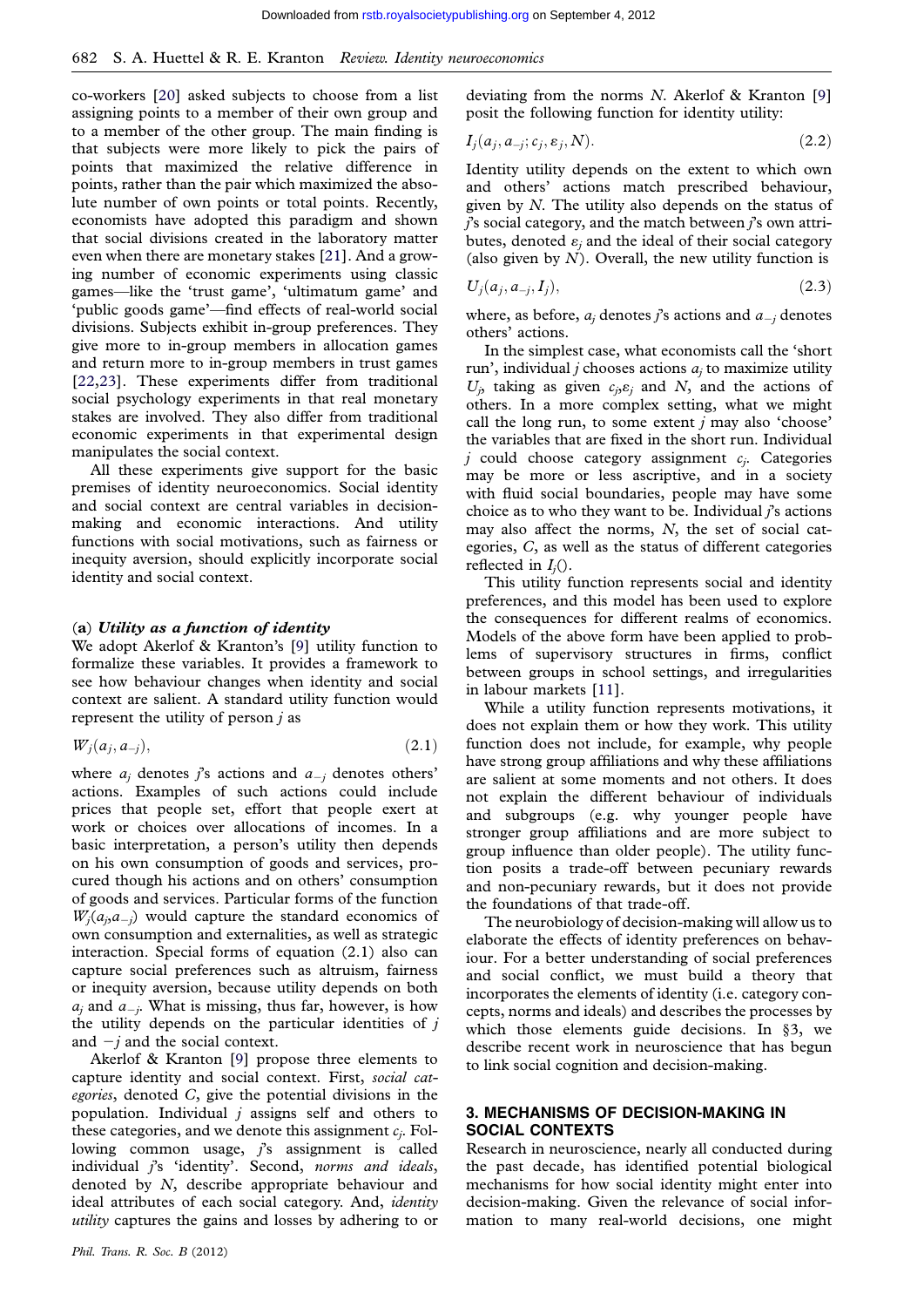expect that these two topics would be highly interrelated; that is, studies of decisions in social contexts would be common. Yet research in these two areas has largely proceeded apace. Below, we briefly summarize what is known about the underlying brain mechanisms, while emphasizing the important points of contact that are yet to be made.

## (a) The neural basis of valuation and decision-making

Neuroscience studies of decision-making (often called 'decision neuroscience' or 'neuroeconomics') have focused largely on simple decisions about economic rewards [[5,6\]](#page-10-0). In a typical paradigm, a volunteer participant views two options—say, a smaller amount of money available now or a larger amount of money available later—and then chooses between them. Most experiments follow the conventions of behavioural economics [\[24](#page-10-0)] and use incentive-compatible designs with real monetary payoffs for a subset of the decisions. While the participant makes a series of such choices, data are collected using functional magnetic resonance imaging, electroencephalography or another technique. The researchers then examine how differences in the nature of the decision (e.g. difficult versus easy comparisons), the choice that is made (e.g. choosing a safer or riskier option) or the individual's economic preferences (e.g. whether they are relatively lossaverse) modulate the neuroscience data. Of note, both human and animal studies are common, and in many cases they have used similar research paradigms and reached converging conclusions.

Broadly considered, goal-directed decision-making relies on processes related to valuation of potential rewards, integration and comparison of different outcomes in a complex decision, and learning from past outcomes to guide future decisions [[6](#page-10-0)]. The first class of processes, valuation, has by far the best-understood neural mechanisms. Activity of dopaminergic neurons within the brainstem tracks incoming information about potential rewards. Importantly, these neurons do not merely respond to rewards themselves. Instead, their activity carries a signal for 'reward prediction error'; i.e. whether a reward or information about future rewards was better or worse than expected [\[25](#page-10-0)]. These neurons, along with other less well understood counterparts that may be specific for aversive stimuli [\[26,27](#page-10-0)], send their signals broadly throughout the brain, including particularly important projections to the orbitofrontal cortex and to the ventral striatum [\[28\]](#page-10-0). The orbitofrontal cortex plays an important role in the second class of processes, integrating information about different choice options, to determine the utility or 'willingness to pay', for a particular outcome [\[29](#page-10-0)]. For many decisions, one has to integrate not only the value of rewards, but also their risk, ambiguity, temporal delay and personal relevance; information about these properties appears to be computed within regions of lateral prefrontal cortex and parietal cortex [[30](#page-10-0)–[32\]](#page-10-0), before feeding into the orbitofrontal cortex. Finally, the brain monitors the outcomes of our prior choices to update both our expectations about rewards and our future strategies for decision-making. Regions of the dorsomedial prefrontal cortex [[33,34\]](#page-10-0) and the striatum [\[35](#page-10-0)] track the effectiveness of previous decisions and bias future decisions through their projections to the reward system, lateral prefrontal cortex and parietal cortex.

## (b) The neural basis of social cognition

Understanding the basis of social cognition has also been a major area of emphasis in modern neuroscience [[36\]](#page-10-0). The associated research (often called 'social neuroscience') has followed a different set of methodological principles and has targeted very different brain systems. No prototypical paradigm exists in social neuroscience. Some studies involve perception of stimuli that carry information about other individuals [[37\]](#page-10-0), others involve evaluation of the social consequences of actions [\[38](#page-11-0)] and still others involve active interaction with other individuals [\[39,40](#page-11-0)]. Real-world social interactions are difficult to replicate within the restrictive environment of a neuroscience laboratory (e.g. while a participant is lying within the confines of a magnetic resonance imaging (MRI) scanner), and so researchers have developed a number of computerized paradigms that abstract core elements of social cognition [[40\]](#page-11-0). A substantial majority of research involves human participants, typically young, college-educated adults, although there is also considerable work in aspects of social processing (e.g. face perception, social dominance) within non-human primates [\[41](#page-11-0)]. Finally, the conceptual frameworks for this research are often drawn from social psychology, which gives it a rich theoretical grounding, albeit with less of a computational emphasis than decision neuroscience [[42\]](#page-11-0).

Social cognition comprises a diverse set of processes that allow individuals to recognize other agents in the environment, to infer those agents' intentions and goals, to place themselves in a social context and to infer social relationships among individuals and groups [\[36](#page-10-0),[43](#page-11-0),[44](#page-11-0)]. Of these, the neural underpinnings of social perception are best-understood. Broadly summarized, social perception relies on a distributed network with several elements [\[36](#page-10-0)[,45,46](#page-11-0)]: regions in the ventral visual stream (e.g. identifying faces via the fusiform gyrus), the lateral parietal cortex (e.g. recognizing intentions via the temporal-parietal junction, TPJ) and the amygdala (e.g. evaluating emotion).

Yet, even these seemingly straightforward links between social cognition and brain function have been controversial. For example, damage to the lateral parietal cortex usually leads to deficits in selective attention but not an inability to perceive social stimuli [[47\]](#page-11-0). Identifying higher level processes that are specific to social cognition has been similarly challenging. One compelling possibility comes from research on selfreferential processing, which has identified the anterior part of medial frontal cortex as a key contributor [\[48](#page-11-0)]. Activation in this region increases during consideration of one's own characteristics, compared with another's; however, the magnitude of its response to another individual depends on how similar they seem to oneself [[49\]](#page-11-0). Conversely, when someone perceives or interacts with an individual who comes from a very dissimilar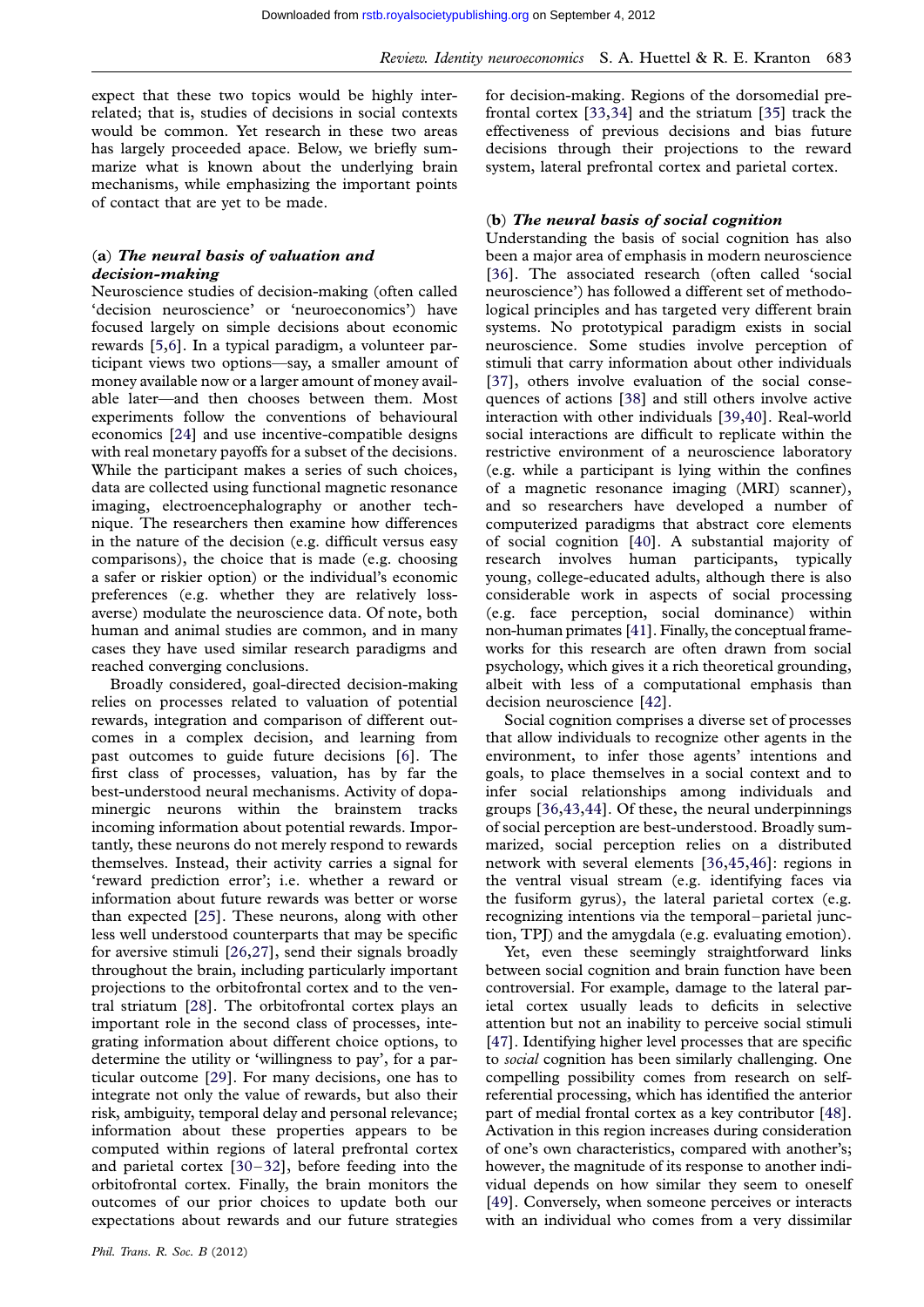social group (e.g. drug abusers and homeless), this and other regions show diminished activation, consistent with models of dehumanization [[50\]](#page-11-0).

Considered collectively, social neuroscience research remains in a very early stage. Some brain regions seem to be selective for social information (e.g. fusiform cortex), others seem to support general processes that are frequently engaged in social settings (e.g. amygdala), and for still others the relative social specificity remains an important area of current research (TPJ). Even so, there is sufficient consensus that at least some neural mechanisms are selective for social cognition, which in turn provides potential targets for research linking social and decision processes.

#### (c) How does social information modulate decision mechanisms?

Information about the social context—what we call 'social information'—can shape decisions in (at least) three distinct ways: individuals may treat information differently when it comes in a social context, individuals may derive utility from others' outcomes (either positively or negatively), and individuals may derive utility from how they treat others in particular social relationships (e.g. fairness). These three ways correspond, in rough senses, to three routes for interactions between social cognition and decision-making mechanisms within the brain.

First, social information may engage cognitive resources for attention and executive function that change the inputs to decision-making systems. One way this can occur was alluded to in §3b: Social information may preferentially engage regions of the lateral parietal cortex that support attention to relevant stimuli, thus encouraging sustained processing of that information. For example, when individuals viewed another agent taking an action to earn a reward for a charity, the magnitude of their lateral parietal cortex activation was correlated with an independent measure of self-reported altruism [[51\]](#page-11-0). Control systems in the prefrontal cortex may even have separate processing pathways for social and non-social information. In a striking result [[52\]](#page-11-0), separate regions within dorsomedial prefrontal cortex track changes in reward expectations depending on whether the information comes from a social source (i.e. another person versus a computer).

Second, social information about others' state may itself be valued, and thus influence the brain's reward system [[53\]](#page-11-0). Neurons within several reward-related regions exhibit changes in their firing rate when monkeys view socially relevant images; as examples, the firing rate of parietal cortex neurons increases when viewing photographs of oestrus displays or of high-dominance monkeys, but decrease when viewing low-dominance monkeys [\[54](#page-11-0)]. Analogous phenomena have been identified using neuroimaging studies in humans. Activation in the ventral striatum and orbitofrontal cortex is observed when individuals view photographs of attractive individuals [\[55\]](#page-11-0), and activation in the latter region also tracks how much people are willing to pay to view such attractive photographs [\[56](#page-11-0)]. Rewards given to others (e.g. preferred

charities) also activate these brain regions [\[57](#page-11-0)], with the magnitude of the response proportional to the relative value between social and personal reward [[58\]](#page-11-0). Not all social information is positively valued, however. When individuals view another individual being mistreated, activation is observed both in regions associated with social cognition and in the insular cortex [\[59](#page-11-0)], a region associated with aversive stimuli such as pain, risk and monetary loss. But, when an individual takes action to rectify the mistreatment such as when punishing the offender—there is increased activation in reward-related regions such as the ventral striatum [\[60\]](#page-11-0). These examples share the common theme that social information can be a powerful modulator of reward processing within the brain.

Third, new information may change the perceived social relationship between oneself and another person, thus shaping how one approaches future interactions. A simple example can be seen in the development of cooperation. In the canonical Prisoner's Dilemma game, repeated play between two partners typically leads either to continual cooperation (with maximal payout for the dyad) or to continual defection (with minimal payout). An early neuroimaging study of this game demonstrated that signals of ongoing cooperation led to increased activation in reward regions [\[38](#page-11-0)], a result also found in a subsequent study of the intention to trust in an investment game [[39](#page-11-0)]. Conversely, overtly competitive actions—such as making a low offer in the ultimatum game—instead lead to increased insular activation [\[61](#page-11-0)]. More complex examples come from situations in which a particular sort of social relationship is itself of value. For example, the common phenomenon of inequality aversion reflects the typical preference for fair distributions of resources across individuals. Actions that increase the fairness of resource distribution, compared with an equally rewarding outcome (for oneself) that does not reduce inequity, lead to greater activation in the reward system [\[62,63](#page-11-0)]. And, individual differences in the willingness to accept actions that increase unfairness have been related to relative activation in the lateral prefrontal cortex, a region important for self control [\[64,65](#page-11-0)].

While each of these three routes has been the subject of considerable study, each has only made tentative first steps towards potential influences of group status or identity. Nearly all studies of interpersonal interactions, so far, have used abstract social relationships (e.g. 'opponents' or 'partners' in games). A core goal for future research, accordingly, will be to incorporate meaningful real-world relationships into experimental paradigms. In the following sections, we consider how real social relationships—as determined by one's own and others' identities—have been incorporated into economic modelling, which in turn suggests the next steps towards a neuroscience of social interaction.

## 4. WHAT WOULD AN 'IDENTITY NEUROECONOMICS' COMPRISE?

To appreciate the challenge of incorporating identity into neuroscience, consider the relatively sterility of the typical neuroeconomic experiment. In most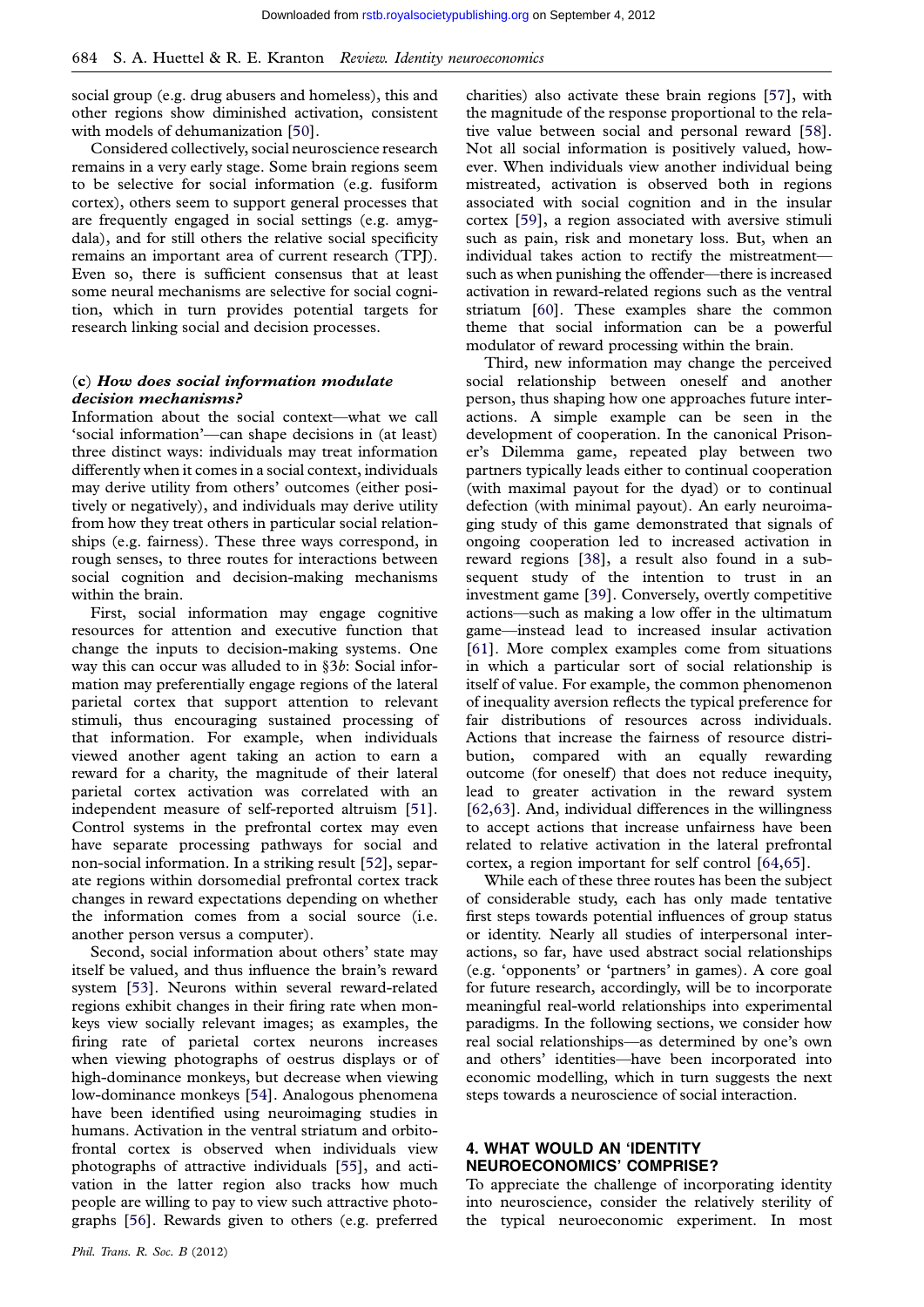

Figure 1. A taxonomy for social contexts in experimental design. Four distinct levels of social context are present within experiments in the social and neural sciences. At the simplest level (individual), no social information is present to guide behaviour. Successive levels introduce social information in a context-free manner (anonymous interaction) and then a social context that differentiates individuals within the experiment (*generic social context*). The highest level experiments introduce meaningful social categories, either through experimental manipulations *(induced identity)* or through an incorporation of real-world information about individuals' identities and the accompanying social norms (natural identity). Research at this highest level will be critical for modelling social cooperation and conflict.

current studies, individual participants come into the laboratory, meet an instructor who explains the experiment, then lie on a MRI scanner and are whisked into the centre of a cramped, noisy tunnel, where they make a series of decisions to earn themselves money. Even in the uncommon cases where a participant interacts with another individual, as in examples within the previous sections, that information is devoid of social context. Hereafter, we describe a conceptual model for introducing social context into neuroscience research, along with the methodological changes that such introductions would require.

#### (a) A taxonomy of social context

The identity economics framework allows organization of experiments in terms of the social setting they comprise. Four distinct levels can be defined (figure 1). In the first two levels, subjects engage in experiments that are largely devoid of social context. These levels correspond to the traditional economics of self-interested, anonymous individuals. In the remaining two levels, experimental subjects are asked to perform tasks within a social context and this context becomes part of the experimental design. Each successive level brings more specificity and realism to the context in terms of social identity and group affiliations.

First, the individual level involves research where a single individual takes actions that only have personal consequences. In terms of the utility function (2.3), an individual *j* is asked to make decisions about  $a_i$ that only affect his own utility; there is no  $a_{-i}$  or any

other terms that affect the individual's utility. The vast majority of current work in cognitive psychology, cognitive neuroscience, experimental economics and neuroeconomics—indeed, within the social and natural sciences more generally—falls at this level. Typical examples come from the study of decisionmaking under risk [[31,](#page-10-0)[66\]](#page-11-0): Young adults (often students at a research university) come to the laboratory as volunteers for a research study, make a series of choices between options with different probabilities and values, and earn money based on the nature of their choices. The information collected about those individuals, if any, tends to involve measures of economic preference (e.g. loss aversion) or personality traits (e.g. impulsivity). And, the research goals are to understand patterns of behaviour or component processes that generalize across a large sample.

Second, the *anonymous interaction* level involves studies where individuals interact with another subject, but this interaction is void of any particular social context. In terms of the utility function  $(2.3)$ , an individual  $j$  is now concerned with both  $a_j$  and  $a_{-j}$ , but there is no content to the relationship between  $j$  and  $-j$ . Participants in experiments are matched with an opponent or partner, and asked to engage in a task. The interaction is generic in that the opponent or partner is purposefully made anonymous; the experiment strips away any existing social cues and context, and the matched subjects are randomly drawn from the population. This sort of paradigm has become central to social psychology and social neuroscience, but is also prevalent within behavioural economics and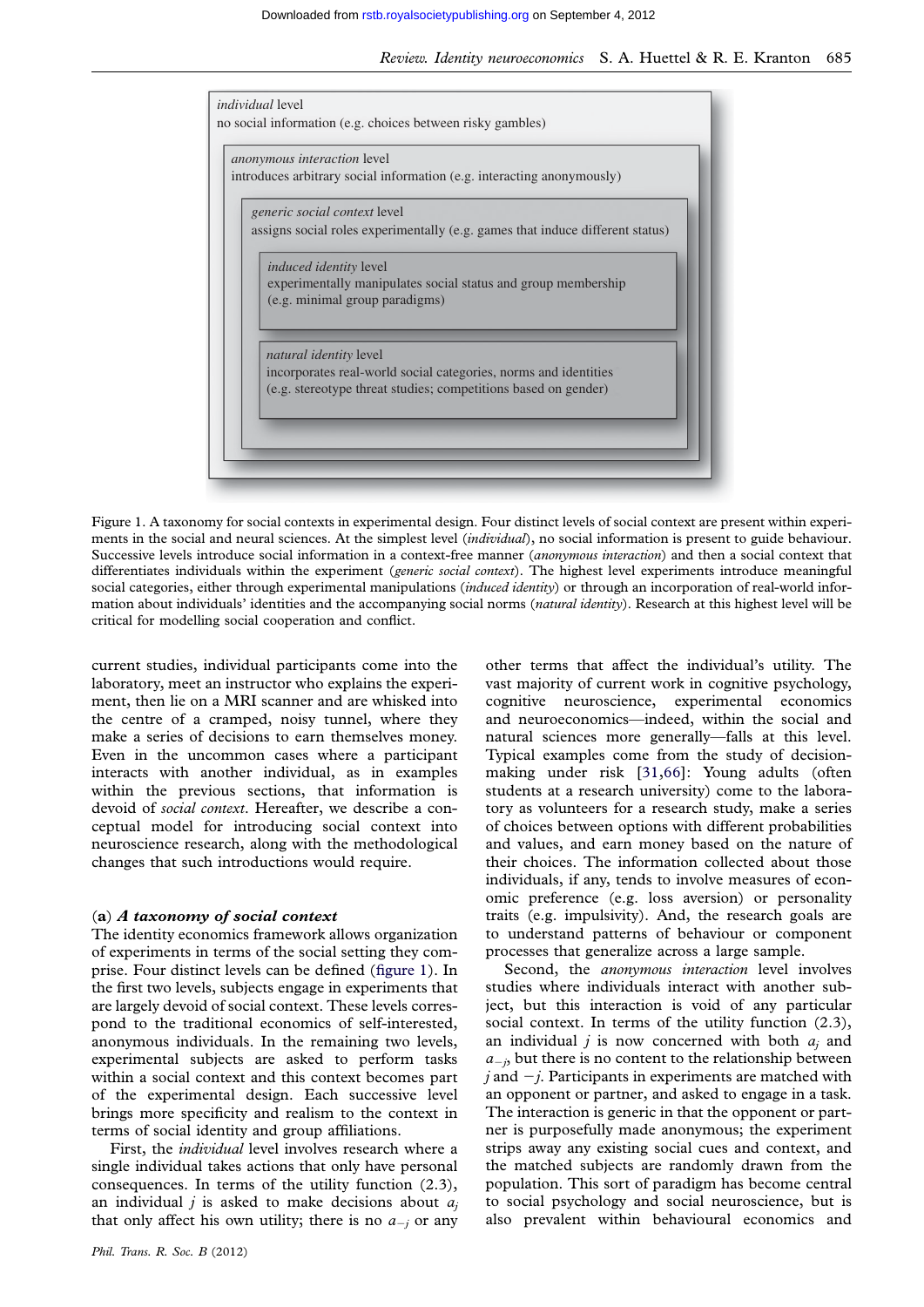neuroeconomics, and even exists within cognitive research as well. Examples of research at this level in experimental economics include the study of departures from Nash equilibria in strategic interactions such as Prisoners' Dilemma games, beauty contest games and public goods games. Neuroscience experiments at this level gain basic knowledge about how people process information from and about others, as in the cases of face processing, evaluating descriptions of others' thoughts and the biological basis of altruism. Within the particular experiment, however, no social categories exist; e.g. the photograph is of an unfamiliar and anonymous individual with whom there have been previous interactions and no interactions are possible. While participants might project a social context onto the experimental stimuli, such as when people perceive faces or even complex interpersonal interactions from the arrangement of simple geometric shapes [[67\]](#page-11-0), at this level there is no experimental manipulation of those social categories.

Experiments in the third level, generic social context, create relationships between participants in the laboratory, but these relationships do not involve social identities or groups. These experiments study how people behave in generic social situations, such as a social hierarchy. In terms of utility function (2.3), individual  $j$  cares about his own and actions and others' actions  $(a_j, a_{-j})$  and there is a category assignment,  $c_j$ , which tells subject  $j$  his role and others' roles in the experiment. The experimenter places subjects into particular positions within a game, such as 'sender' and 'receiver', or assigns them roles, such as 'supervisor' and 'worker'. These positions confer to subjects different payoffs as part of the game structure. The roles themselves also have social content, as a supervisor could be understood to be in a superior position than a worker. Like its predecessor, this level is common within both social psychology and behavioural economics, as well as within their neural counterparts. Studies at this level can involve trust games [\[68](#page-11-0)], the effect of social status on prices [[69\]](#page-11-0) or descriptions of other individuals' ethical traits [\[70](#page-11-0)], among many features. Here, social information is not only present, but can also guide behaviour. The common 'ultimatum game', for example, involves two players: a proposer who suggests a division of some resource (e.g. splitting \$20 into shares of \$15 and \$5) and a responder who accepts (or not) that division. Each player has a distinct role—and thus social category—that can lead to different perceptions of fair divisions within this game. But, this social content does not confer or exploit social identities of participants and therefore these experiments do not invoke related processes.

The fourth level, the *identity* level, introduces some form of social identity into the experiment. This level can be divided into two types: (i) experimenterinduced identities and (ii) real-world identities.

In induced identity experiments, the experiment creates and manipulates both social categories and an associated sense of belonging to a generic group. In terms of equation  $(2.3)$ , individual *j* cares about his own and actions and others' actions  $(a_j, a_{-j})$  and subjects are divided into groups, which gives the category assignment,  $c_j$ . There are usually no explicit norms for

Phil. Trans. R. Soc. B (2012)

behaviour or ideal of the category. Such group manipulations have a long history in social psychology [[19](#page-10-0)], often in the form of minimal-group paradigms discussed earlier, which divide individuals based on some arbitrary and explicitly manipulated criterion (e.g. preferences for paintings and coin flips). Importantly, such seemingly innocuous experimental manipulations can have substantial effects: individuals are more willing to allocate money to members of their group, compared with members of another group, even though no systematic connections exist between the group members [[21\]](#page-10-0). Grouping can also be an important tool for coordination. Stratifying individuals based on their actions in the laboratory, such as their ability to contribute within a cooperation game (e.g. merit-based grouping), can lead to salutary outcomes for the group as a whole [[71](#page-11-0)]. We use the label *induced identity* for studies of this sort to emphasize that they can generate robust effects (e.g. in-group favouritism). Yet, the nature of that identity is induced in the laboratory and is ephemeral; group memberships are neither derived from nor extensible to real-world settings.

Natural identity experiments incorporate participants' identities outside the laboratory into the experimental design. Information that defines realworld identity (or category labels themselves) would be available within the experiment. Here individual  $j$ cares about his own and actions and others' actions  $(a_j, a_{-j})$  and category assignment,  $c_j$ , derive from social identities revealed by the experimenter. For example, the experimenter may tell or show the subjects the last names of their opponents [[23\]](#page-10-0), their major field of study [\[72](#page-11-0)] or their race [[22\]](#page-10-0). In these experiments, the ideals of the categories and the norms for behaviour derive from real-world norms and ideals, and indeed the experiment is designed to see whether such norms and ideals can be inferred by subject choices. The category assignments, norms and ideals would give identity payoffs  $I_i$  from different choices, and thus change subjects' incentives.

Studies involving *natural identity* are relatively rare in economics and are nearly absent from neuroscience. The closest examples involve studies of how specific demographic or cultural variables influence behaviour. Research on stereotype threat [[73\]](#page-11-0) has shown that older adults do more poorly on cognitive tests (e.g. show impairments in short-term memory) when primed with cultural norms about ageing (e.g. 'older adults are slower and less vibrant than younger adults') [[74\]](#page-11-0). A major challenge for research at this level comes from the complexity of real-world social categories. Every individual falls into many different categories, each with potentially contradictory norms and ideals. Thus, although the natural identity level provides the most ecological validity of any in this taxonomy, it has the least experimental control. In §4b, we outline key methods for experiments at this level.

#### (b) Methods for identity neuroeconomics

While research at each of these levels provides important information about decision-making—and brain function—the final level, involving induced or natural social identities, holds the most promise for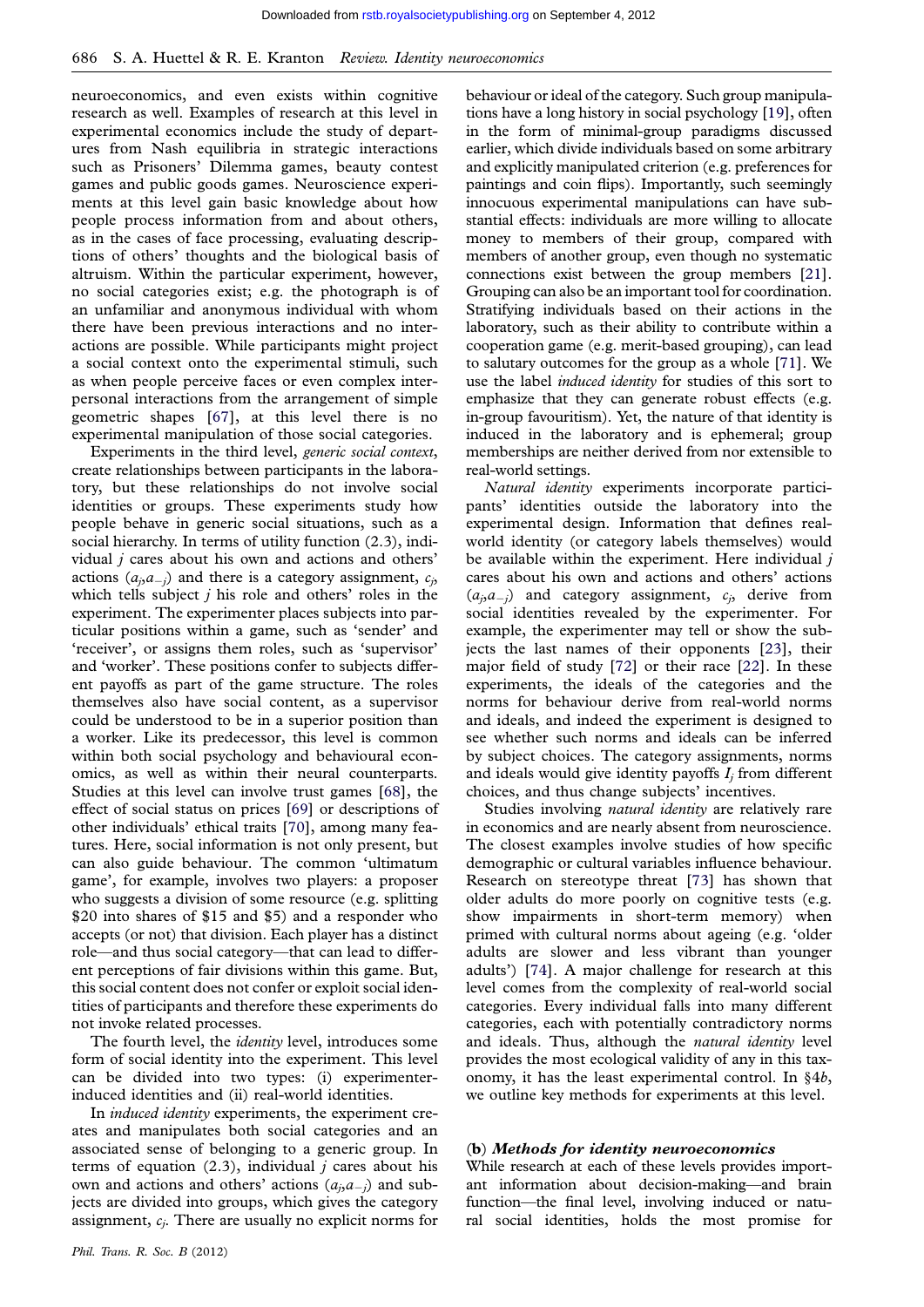understanding the basis for social conflict. Yet, conducting research of that sort will require fundamental changes to current practices, especially within neuroscience.

One very visible change will be in the methods for assembling the sample of participants. Most cognitive neuroscience experiments consider their participants to be drawn randomly from the population at large; this allows generalization from a relatively small sample to the larger population using random-effects methods [[75\]](#page-12-0). Few samples, however, are truly random. The vast majority of published work—with the exception of studies of clinical disorders—uses samples of convenience, usually young adults drawn from university communities. Such samples will be inappropriate for many questions involving identity, in that a random sample may over represent some social categories (e.g. 'student') and not include others of interest.

To overcome this challenge will require researchers to use a two-stage sampling procedure similar to that used within studies of personality within psychology: an initial screening of a much larger sample will assess each individual on a range of social categories, allowing a sample of the desired size and category properties to be assembled. Because many social categories will be correlated with cognitive or personality factors (e.g. 'good student' may co-occur with intelligence and conscientiousness), the central challenge for researchers will be to develop *a priori* predictions about factors of interest, so that they can control for other variables at the time of sample selection.

Incorporating identity measures would not, in contrast, have dramatic effects on experimental design. As described in §4a, existing paradigms within the social sciences can be modified to include information about identity; e.g. the same interactive game can be played with those who share a salient social category and those who do not.

What identity requires, instead, will be changes in approaches to data analysis. In many cases, social categories will modulate the basic mechanisms described in earlier sections. This will require two sorts of analyses, the first becoming more common but the second still rare. First, research designs will need to look for interactive effects of category relationships upon basic mechanisms. Initial analyses will map out basic functions (e.g. processing of the reward system) and then follow-up analyses will assess how those functions depend on social category (e.g. in-group versus out-group effects). Second, social categories might change the very strategies people use to resolve a decision problem [\[33](#page-10-0)], just as they change how people perceive and process their interactions with others. Thus, researchers must analyse how social categories alter the interactions between brain regions (e.g. influences of control processes in prefrontal cortex on the reward system), for which functional connectivity analyses will be critical.

Finally, a focus on social categories and identities will lead to new methods for drawing inferences from neuroscience data. As noted previously, most neuroeconomic research seeks to understand the basic mechanisms of decision-making, and uses statistical approaches that generalize inferences from a small sample to the population from which that sample

was drawn. Once social identities are introduced into experiments, researchers will need to separate both specific and general effects. The former would be evident when differences in social category lead to differences in neural mechanism. For example, the degree of affiliation with the category 'older adult' might predict susceptibility to stereotype threat during challenging cognitive tasks [[74\]](#page-11-0), and in turn failures of inhibitory control in prefrontal circuits [[76\]](#page-12-0). Other categories—'young adult', 'engineer' might not lead to such effects. General effects would arise when social identity, itself, becomes relevant to the task at hand. Evaluating whether a partner in an economic game comes from one's own category might require similar processing, regardless of category. These specific and general effects might both occur in the same paradigm. Decisions (and underlying mechanism) within the ultimatum game might be influenced both by whether the opponent comes from the same social category, as well as the relative relationship between the two players' social categories (e.g. if one comes from a higher status group). Inferences drawn from an identity neuroeconomics experiment, therefore, will need to be conditional on properties that generalize across social categories (e.g. whether that category is positive) and aspects of identity that are specific to individual social categories.

#### 5. OPEN QUESTIONS FOR LINKING IDENTITY TO THE BRAIN

Until recently, the idea of a 'neuroeconomics of identity' would seem impossibly vague and impractical. The sceptic would consider the three concepts embedded in that phrase to describe fundamentally different spheres of influence: the brain, market forces and self-concept. The methods for understanding each of those concepts are remarkably diverse. Neuroscientists study brain function by the systematic study of very small samples: a study using human volunteers may involve a few dozen participants, research on the damaged brain may involve a handful of patients and experiments using non-human primates often only involve two or three animals. Research in economics, in contrast, often involves the collection of much more limited data from much larger samples (e.g. thousands of individuals, in national surveys), often with the goal of modelling real-world outcomes. And research on the nature of identity pervades many fields, not only social sciences such as psychology and sociology, but also much of the humanities—with a concomitant diversity of methods from laboratory experiments to introspection. Yet, within this enormous space of potential scholarship, there lie three classes of problems that provide direction for identity neuroeconomics.

#### (a) How are identities constructed and applied?

In any person's life, some social categories are more transient, others more permanent. For example, race, gender and ethnicity only rarely change over the course of a lifetime. Moving from adolescence to adulthood and into retirement are identity transitions that occur infrequently and are often marked by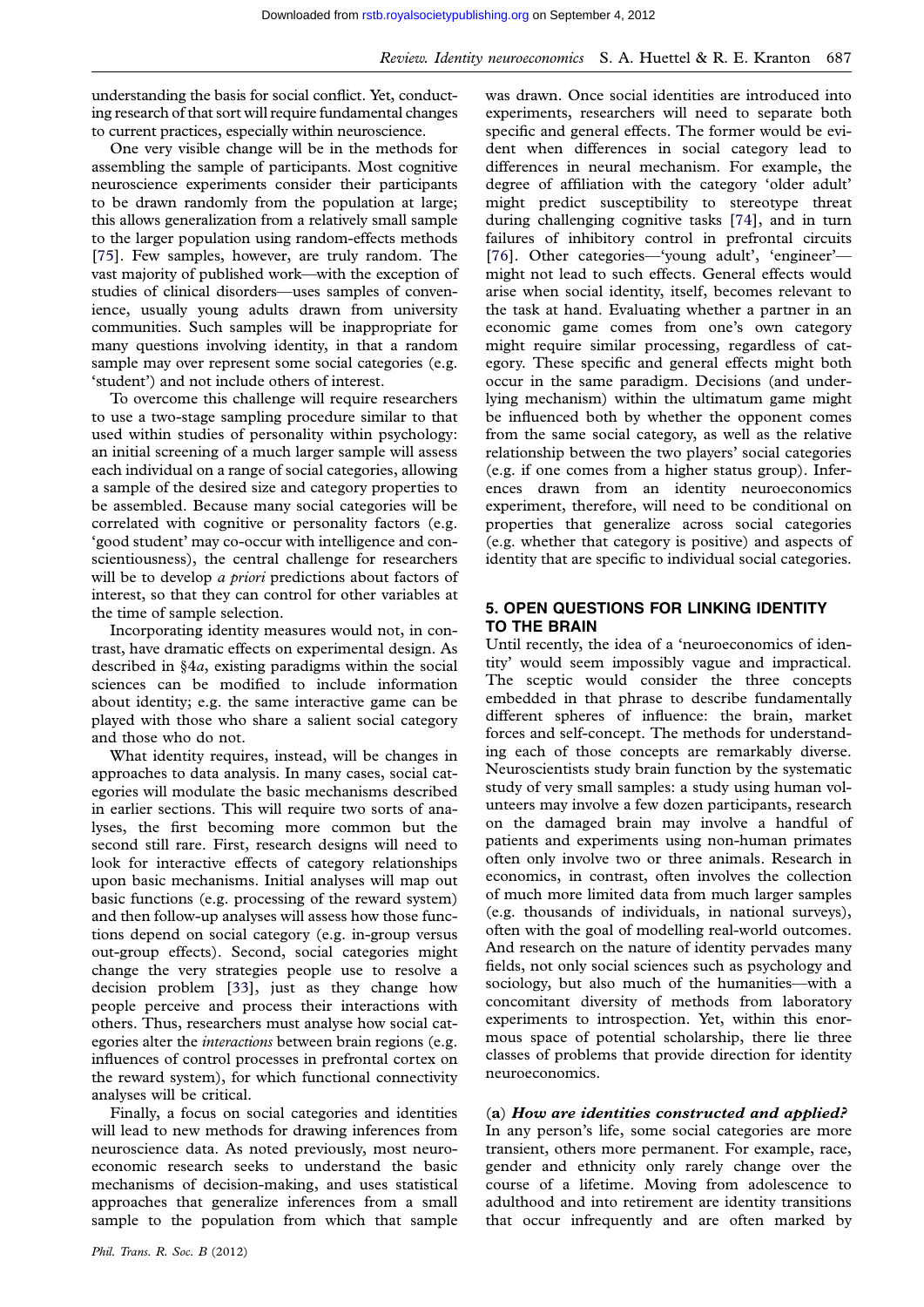rites of passage (e.g. baptisms and weddings). Identities associated with political preference or geographical location may change frequently for some people, but never for others. And affiliation with some social groups (e.g. rooting interests in sports teams) may be remarkably transient. The development of identity is a classic topic in anthropology [\[77](#page-12-0)], social psychology [\[78](#page-12-0)] and sociology [\[79](#page-12-0)], but has received little attention within either economics or neuroscience.

Although many different social categories can generate a sense of identity—and can be modelled within the economic framework described earlier—those identities may develop via very different paths. A core challenge for any mechanistic account of identity, therefore, will be to distinguish between the more permanent and more transient sorts of identities. That is, do different sorts of identity arise from fundamentally different mechanisms, with different consequences for decision-making? One intriguing possibility is that the social categories that change least frequently (e.g. race and gender) may serve as organizing frameworks for many aspects of memory (e.g. how one categorizes events in one's life), which makes them very resistant to control processes such as emotion regulation [[80\]](#page-12-0). In contrast, more labile social categories may be shaped by control processes, allowing people to amplify or diminish their importance based on current context. This possibility leads to testable predictions about how different social categories will be associated with different sorts of interactions between prefrontal cortex and brain regions that support emotion.

Moreover, the same person will have multiple identities. For example, a person could think of himself, and be seen by others, as both a father and as a worker. Each of these identities could be more or less salient in different settings (e.g. at home versus in the office), where the norms for each could support each other, or conflict. As the sphere of social relationships is expanded, more identities will be added to the list (e.g. 'coach', 'brother', 'customer'). Thus, any decision can involve conflict not just between monetary rewards and identity, but also between the imperatives of different identities. Neuroscience data will play an important role in understanding tradeoffs between different non-pecuniary rewards. In particular, it can provide both information about the relative value of social and non-social rewards [\[56\]](#page-11-0) and tools for understanding how identity information feeds into processes of valuation [[81](#page-12-0)]. Such data could address important questions about individual variation: what differentiates between people whose identity depends more on social context? And it could also allow extension to important new areas of research: how should changes in biology, such as when an individual progresses from working adulthood to retirement age [\[82](#page-12-0)], shape economic models?

(b) How does identity affect resource allocation? As discussed earlier, traditional economics presents resource allocation as peaceful competition among strategic, anonymous, individuals. The social aspects of interaction are pushed into the background, at a

chain; the Wall Street trader knows about their competitor traders and their relative position within a firm. The decisions of these individuals—like those in laboratory experiments—may be modulated both by financial and social motives. As described in earlier sections, neuroeconomic research has suggested that social information alters neural systems for decisionmaking, although the specific nature and scope of such influence remain incompletely understood. Two sorts of questions will be central to new research in identity neuroeconomics. First, and most generally, what sorts of social information matter for resource allocation? Many factors

could contribute to even a simple decision: one's own outcome (self-regarding), the outcome for the social partners in the game (other-regarding), the total outcome for the group (greater good), the relative outcome among members of the group (fairness) and how a distribution compensates for prior distributions (inequity aversion), among others. Each of these factors has been demonstrated to modulate the brain's reward system, suggesting that they may rely in part on common neural mechanisms. Yet, the trade-offs between them may be anything but common. In real-world settings, individuals show considerable heterogeneity in their relative valuation of these factors, which in turn leads to variability in decisions. Embedding decision tasks into social contexts will be critical for construction of models that account for each of these factors.

minimum, and often expressly eliminated entirely [\[83](#page-12-0)]. Yet, few economic interactions are truly anonymous and free of social context and identity. The shopper in a supermarket is aware of the other shoppers and the brand characteristics of the supermarket

Second, how do resource allocations depend on the specific social context; i.e. who is interacting with whom? The same pair of individuals might interact very differently depending on the social context (e.g. whether they believe themselves to be part of the same group or rival groups). The introduction of social context can have dramatic effects on the value placed on fairness, particularly when in- and outgroup status becomes very salient. We contend, therefore, that no general economic model could account for social interactions without including specific identity relationships among individuals.

#### (c) How does identity affect the integration of financial and social incentives?

Prices are the basic metric in economics. Economists measure how much people like a good or service by a person's willingness to pay (WTP) for that good or service. For example, economists measure the strength of people's preferences for fairness by how much people are willing to give up in own payoffs in order to achieve a fairer distribution. This approach has been extended to study non-pecuniary and social motivations and is now commonly used in neuroeconomic research [\[6\]](#page-10-0). But is WTP a valid measure of all social preferences? As the examples from §1 of this paper testify, social and financial incentives are often not directly commensurable.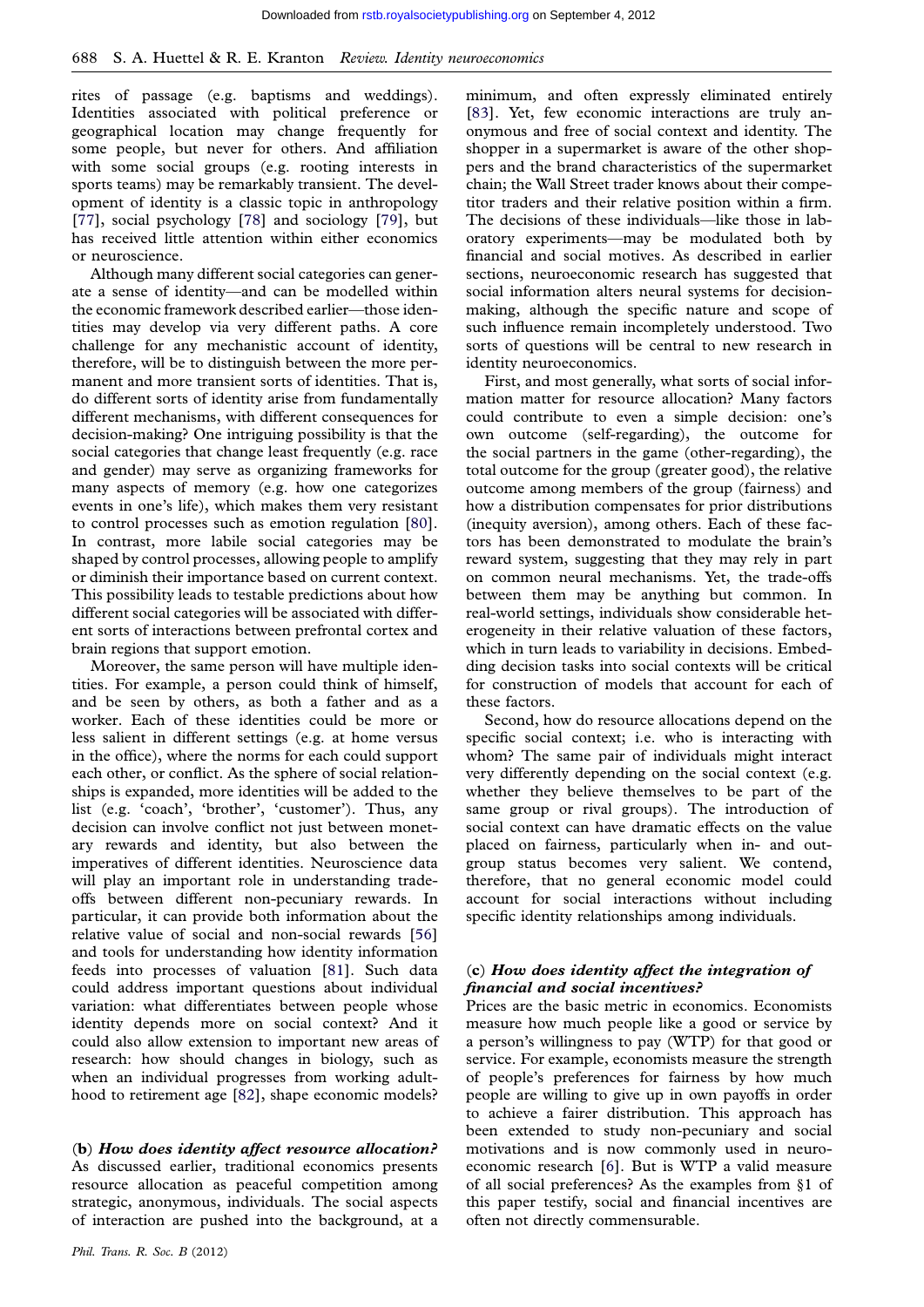<span id="page-10-0"></span>The utility function described earlier (equation (2.3)) can capture a range of non-monetary outcomes (e.g. the rewards from being fair or the gain from higher status). In some cases, neural measures may provide direct insight into how much a social good is worth, by providing a choice-free measure of its valuation [[84](#page-12-0)]. More likely, however, will be indirect evidence of the processes associated with a particular trade-off. What computations allow comparison of, say, increases in salary (e.g. a rise by moving to a new firm) against reductions in status (e.g. a lower rank within the new firm)? Of the many sorts of possible computationsfrom regulation of emotional responses to suppression of conflicting information—only some might be evident in particular social contexts. Identifying those computations and how they are engaged in asocial, conflictual and non-conflictual contexts will be central goals of an identity neuroeconomics.

We thank the Duke Social Science Research Institute and NIDA P30-023026 for their support of our joint research.

#### **REFERENCES**

- 1 Krugman, P., Wells, R. & Grady, K. 2010 Essentials of economics, 2nd edn. New York, NY: Worth.
- 2 Mankiw, N. G. 2008 Principles of economics, 5th edn. Mason, OH: South-Western College Publications.
- 3 Becker, G. & Stigler, G. J. 1977 De gustibus non est disputandum. Am. Econ. Rev.  $67, 76-90$ .
- 4 Kagel, J. & Roth, A. 1997 The handbook of experimental economics. Princeton, NJ: Princeton University Press.
- 5 Platt, M. L. & Huettel, S. A. 2008 Risky business: the neuroeconomics of decision making under uncertainty. Nat. Neurosci. 11, 398 –403. ([doi:10.1038/nn2062\)](http://dx.doi.org/10.1038/nn2062)
- 6 Rangel, A., Camerer, C. & Montague, P. R. 2008 A framework for studying the neurobiology of value-based decision making. Nat. Rev. Neurosci. 9, 545-556. [\(doi:10.1038/nrn2357](http://dx.doi.org/10.1038/nrn2357))
- 7 Stevenson, B. & Wolfers, J. 2008 Economic growth and happiness: reassessing the Easterlin paradox. *Brookings* Pap. Econ. Act. 39, 1-102. [\(doi:10.1353/eca.0.0001](http://dx.doi.org/10.1353/eca.0.0001))
- 8 Alesina, A., Baqir, R. & Easterly, W. 1999 Public goods and ethnic divisions. Q. *J. Econ*. 114, 1243-1284. [\(doi:10.1162/003355399556269\)](http://dx.doi.org/10.1162/003355399556269)
- Akerlof, G. A. & Kranton, R. E. 2000 Economics and identity. Q. J. Econ. 115, 715–753. ([doi:10.1162/](http://dx.doi.org/10.1162/003355300554881) [003355300554881](http://dx.doi.org/10.1162/003355300554881))
- 10 Caselli, F. & Coleman, J. 2010 A theory of ethnic conflict. London, UK: London School of Economics.
- 11 Akerlof, G. A. & Kranton, R. E. 2010 Identity economics. Princeton, NJ: Princeton University Press.
- 12 Gneezy, U. & Rustichini, A. 2000 A fine is a price. J. Legal Stud. 29, 1–17. [\(doi:10.1086/468061](http://dx.doi.org/10.1086/468061))
- 13 Bénabou, R. & Tirole, J. 2006 Incentives and prosocial behavior. Am. Econ. Rev. 96, 1652–1678. [\(doi:10.](http://dx.doi.org/10.1257/aer.96.5.1652) [1257/aer.96.5.1652](http://dx.doi.org/10.1257/aer.96.5.1652))
- 14 Smith, V. L. 2003 Constructivist and ecological rationality in economics. Am. Econ. Rev. 93, 465-508. ([doi:10.1257/000282803322156954](http://dx.doi.org/10.1257/000282803322156954))
- 15 North, D. 1991 Institutions. *J. Econ. Perspect.* 5, 97-112.
- 16 Becker, G. 1993 A treatise on the family. Cambridge, MA: Harvard University Press.
- 17 Fehr, E. & Gachter, S. 2000 Cooperation and punishment in public goods experiments. Am. Econ. Rev. 90, 980 –994. ([doi:10.1257/aer.90.4.980](http://dx.doi.org/10.1257/aer.90.4.980))
- 18 Sherif, M., Harvey, O. J., White, B. J., Hood, W. R. & Sherif, C. W. 1961 Intergroup conflict and cooperation:

the robbers cave experiment. Norman, OK: University of Oklahoma Press.

- 19 Haslam, A. 2001 Psychology in organizations: the social identity approach. London, UK: Sage.
- 20 Tajfel, H. 1970 Experiments in intergroup discrimination. Sci. Am. 223, 96–102. ([doi:10.1038/](http://dx.doi.org/10.1038/scientificamerican1170-96) [scientificamerican1170-96\)](http://dx.doi.org/10.1038/scientificamerican1170-96)
- 21 Chen, Y. & Li, S. X. 2009 Group identity and social preferences. Am. Econ. Rev. 99, 431–457. ([doi:10.1257/aer.](http://dx.doi.org/10.1257/aer.99.1.431) [99.1.431](http://dx.doi.org/10.1257/aer.99.1.431))
- 22 Glaeser, E. L., Laibson, D. I., Scheinkman, J. A. & Soutter, C. L. 2000 Measuring trust. *O. J. Econ.* 115, 811 –846. ([doi:10.1162/003355300554926](http://dx.doi.org/10.1162/003355300554926))
- 23 Fershtman, C. & Gneezy, U. 2001 Discrimination in a segmented society: an experimental approach. O. F. Econ. 116, 351–377. ([doi:10.1162/003355301556338\)](http://dx.doi.org/10.1162/003355301556338)
- 24 Hertwig, R. & Ortmann, A. 2001 Experimental practices in economics: a methodological challenge for psychologists? Behav. Brain Sci. 24, 383–403. discussion 403–351.
- 25 Schultz, W., Dayan, P. & Montague, P. R. 1997 A neural substrate of prediction and reward. Science 275, 1593 –1599. ([doi:10.1126/science.275.5306.1593](http://dx.doi.org/10.1126/science.275.5306.1593))
- 26 Matsumoto, M. & Hikosaka, O. 2007 Lateral habenula as a source of negative reward signals in dopamine neurons. Nature 447, 1111–1115. ([doi:10.1038/nature05860](http://dx.doi.org/10.1038/nature05860))
- 27 Jhou, T. C., Fields, H. L., Baxter, M. G., Saper, C. B. & Holland, P. C. 2009 The rostromedial tegmental nucleus (RMTg), a GABAergic afferent to midbrain dopamine neurons, encodes aversive stimuli and inhibits motor responses. Neuron 61, 786-800. ([doi:10.1016/j.neuron.](http://dx.doi.org/10.1016/j.neuron.2009.02.001) [2009.02.001](http://dx.doi.org/10.1016/j.neuron.2009.02.001))
- 28 Schultz, W. 2004 Neural coding of basic reward terms of animal learning theory, game theory, microeconomics and behavioural ecology. Curr. Opin. Neurobiol. 14, 139 –147. ([doi:10.1016/j.conb.2004.03.017](http://dx.doi.org/10.1016/j.conb.2004.03.017))
- 29 Plassmann, H., O'Doherty, J. & Rangel, A. 2007 Orbitofrontal cortex encodes willingness to pay in everyday economic transactions. *J. Neurosci.* 27, 9984-9988. ([doi:10.1523/JNEUROSCI.2131-07.2007\)](http://dx.doi.org/10.1523/JNEUROSCI.2131-07.2007)
- 30 Huettel, S. A., Song, A. W. & McCarthy, G. 2005 Decisions under uncertainty: probabilistic context influences activity of prefrontal and parietal cortices. J. Neurosci. 25, 3304–3311. ([doi:10.1523/JNEUROSCI.](http://dx.doi.org/10.1523/JNEUROSCI.5070-04.2005) [5070-04.2005\)](http://dx.doi.org/10.1523/JNEUROSCI.5070-04.2005)
- 31 Huettel, S. A., Stowe, C. J., Gordon, E. M., Warner, B. T. & Platt, M. L. 2006 Neural signatures of economic preferences for risk and ambiguity. Neuron 49, 765-775. ([doi:10.1016/j.neuron.2006.01.024](http://dx.doi.org/10.1016/j.neuron.2006.01.024))
- 32 Platt, M. L. & Glimcher, P. W. 1999 Neural correlates of decision variables in parietal cortex. Nature 400, 233 –238. ([doi:10.1038/22268](http://dx.doi.org/10.1038/22268))
- 33 Venkatraman, V., Payne, J. W., Bettman, J. R., Luce, M. F. & Huettel, S. A. 2009 Separate neural mechanisms underlie choices and strategic preferences in risky decision making. Neuron 62, 593–602. [\(doi:10.1016/j.](http://dx.doi.org/10.1016/j.neuron.2009.04.007) [neuron.2009.04.007\)](http://dx.doi.org/10.1016/j.neuron.2009.04.007)
- 34 Venkatraman, V., Rosati, A. G., Taren, A. A. & Huettel, S. A. 2009 Resolving response, decision, and strategic control: evidence for a functional topography in dorsomedial prefrontal cortex. *J. Neurosci*. **29**, 13 158– 13 164. [\(doi:10.1523/JNEUROSCI.2708-09.2009](http://dx.doi.org/10.1523/JNEUROSCI.2708-09.2009))
- 35 O'Doherty, J. P., Dayan, P., Schultz, J., Deichmann, R., Friston, K. & Dolan, R. J. 2004 Dissociable roles of ventral and dorsal striatum in instrumental conditioning. Science 304, 452–454. ([doi:10.1126/science.1094285](http://dx.doi.org/10.1126/science.1094285))
- 36 Lieberman, M. D. 2007 Social cognitive neuroscience: a review of core processes. Annu. Rev. Psychol. 58, 259–289. ([doi:10.1146/annurev.psych.58.110405.085654](http://dx.doi.org/10.1146/annurev.psych.58.110405.085654))
- 37 McCarthy, G., Puce, A., Gore, J. C. & Allison, T. 1997 Face-specific processing in the human fusiform gyrus.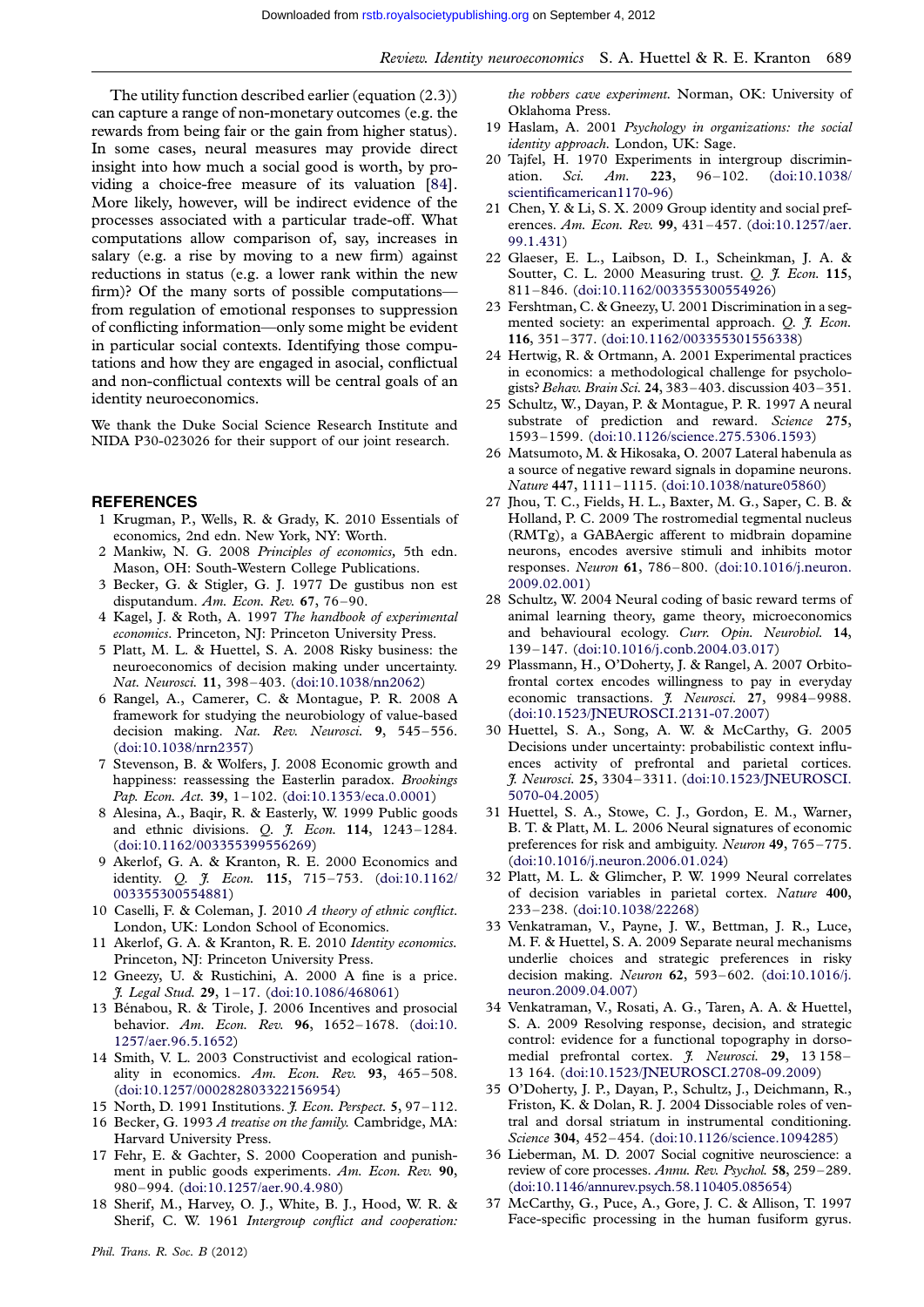<span id="page-11-0"></span>690 S. A. Huettel & R. E. Kranton Review. Identity neuroeconomics

J. Cogn. Neurosci. 9, 605–610. ([doi:10.1162/jocn.1997.](http://dx.doi.org/10.1162/jocn.1997.9.5.605) [9.5.605\)](http://dx.doi.org/10.1162/jocn.1997.9.5.605)

- 38 Rilling, J., Gutman, D., Zeh, T., Pagnoni, G., Berns, G. & Kilts, C. 2002 A neural basis for social cooperation. Neuron 35, 395–405. [\(doi:10.1016/S0896-6273\(02\) 00755-9](http://dx.doi.org/10.1016/S0896-6273(02)00755-9))
- 39 King-Casas, B., Tomlin, D., Anen, C., Camerer, C. F., Quartz, S. R. & Montague, P. R. 2005 Getting to know you: reputation and trust in a two-person economic exchange. Science 308, 78–83. ([doi:10.1126/science.](http://dx.doi.org/10.1126/science.1108062) [1108062](http://dx.doi.org/10.1126/science.1108062))
- 40 Eisenberger, N. I., Lieberman, M. D. & Williams, K. D. 2003 Does rejection hurt? An fMRI study of social exclusion. Science 302, 290–292. ([doi:10.1126/science.](http://dx.doi.org/10.1126/science.1089134) [1089134](http://dx.doi.org/10.1126/science.1089134))
- 41 Lee, D. 2008 Game theory and neural basis of social decision making. Nat. Neurosci. 11, 404-409. ([doi:10.](http://dx.doi.org/10.1038/nn2065) [1038/nn2065](http://dx.doi.org/10.1038/nn2065))
- 42 Todorov, A., Harris, L. T. & Fiske, S. T. 2006 Toward socially inspired social neuroscience. Brain Res. 1079, 76–85. ([doi:10.1016/j.brainres.2005.12.114\)](http://dx.doi.org/10.1016/j.brainres.2005.12.114)
- 43 Saxe, R. & Kanwisher, N. 2003 People thinking about thinking people. The role of the temporo-parietal junction in 'theory of mind'. Neuroimage 19, 1835–1842. [\(doi:10.1016/S1053-8119\(03\)00230-1](http://dx.doi.org/10.1016/S1053-8119(03)00230-1))
- 44 Ochsner, K. N. & Lieberman, M. D. 2001 The emergence of social cognitive neuroscience. Am. Psychol. 56, 717–734. ([doi:10.1037/0003-066X.56.9.717\)](http://dx.doi.org/10.1037/0003-066X.56.9.717)
- 45 Allison, T., Puce, A. & McCarthy, G. 2000 Social perception from visual cues: role of the STS region. Trends Cogn. Sci. 7, 267–278. ([doi:10.1016/S1364-](http://dx.doi.org/10.1016/S1364-6613(00)01501-1) [6613\(00\)01501-1\)](http://dx.doi.org/10.1016/S1364-6613(00)01501-1)
- 46 Haxby, J. V., Hoffman, E. A. & Gobbini, M. I. 2000 The distributed human neural system for face perception. Trends Cogn. Sci. 4, 223–233. ([doi:10.1016/S1364-](http://dx.doi.org/10.1016/S1364-6613(00)01482-0) [6613\(00\)01482-0\)](http://dx.doi.org/10.1016/S1364-6613(00)01482-0)
- 47 Corbetta, M., Patel, G. & Shulman, G. L. 2008 The reorienting system of the human brain: from environment to theory of mind. Neuron 58, 306-324. ([doi:10.](http://dx.doi.org/10.1016/j.neuron.2008.04.017) [1016/j.neuron.2008.04.017](http://dx.doi.org/10.1016/j.neuron.2008.04.017))
- 48 Mitchell, J. P., Banaji, M. R. & Macrae, C. N. 2005 The link between social cognition and self-referential thought in the medial prefrontal cortex. *J. Cogn. Neurosci.* 17, 1306–1315. ([doi:10.1162/0898929055002418](http://dx.doi.org/10.1162/0898929055002418))
- 49 Raposo, A., Vicens, L., Clithero, J. A., Dobbins, I. G. & Huettel, S. A. 2011 Contributions of frontopolar cortex to judgments about self, others and relations. Soc. Cogn. Affect. Neurosci. 6, 260–269. [\(doi:10.1093/scan/nsq033\)](http://dx.doi.org/10.1093/scan/nsq033)
- 50 Harris, L. T. & Fiske, S. T. 2006 Dehumanizing the lowest of the low: neuroimaging responses to extreme out-groups. Psychol. Sci. 17, 847–853. [\(doi:10.1111/j.](http://dx.doi.org/10.1111/j.1467-9280.2006.01793.x) [1467-9280.2006.01793.x\)](http://dx.doi.org/10.1111/j.1467-9280.2006.01793.x)
- 51 Tankersley, D., Stowe, C. J. & Huettel, S. A. 2007 Altruism is associated with an increased neural response to agency. Nat. Neurosci. 10, 150–151. ([doi:10.1038/nn1833\)](http://dx.doi.org/10.1038/nn1833)
- 52 Behrens, T. E., Hunt, L. T., Woolrich, M. W. & Rushworth, M. F. 2008 Associative learning of social value. Nature 456, 245–249. ([doi:10.1038/nature07538\)](http://dx.doi.org/10.1038/nature07538)
- 53 Behrens, T. E., Hunt, L. T. & Rushworth, M. F. 2009 The computation of social behavior. Science 324, 1160–1164. ([doi:10.1126/science.1169694](http://dx.doi.org/10.1126/science.1169694))
- 54 Klein, J. T., Deaner, R. O. & Platt, M. L. 2008 Neural correlates of social target value in macaque parietal cortex. Curr. Biol. 18, 419–424. [\(doi:10.1016/j.cub.2008.02.047\)](http://dx.doi.org/10.1016/j.cub.2008.02.047)
- 55 Aharon, I., Etcoff, N., Ariely, D., Chabris, C. F., O'Connor, E. & Breiter, H. C. 2001 Beautiful faces have variable reward value: fMRI and behavioral evidence. Neuron 32, 537–551. [\(doi:10.1016/S0896-6273\(01\)00491-3](http://dx.doi.org/10.1016/S0896-6273(01)00491-3))
- 56 Smith, D. V., Hayden, B. Y., Truong, T. K., Song, A. W., Platt, M. L. & Huettel, S. A. 2010 Distinct value signals in anterior and posterior ventromedial prefrontal cortex.

J. Neurosci. 30, 2490–2495. ([doi:10.1523/JNEUROSCI.](http://dx.doi.org/10.1523/JNEUROSCI.3319-09.2010) [3319-09.2010\)](http://dx.doi.org/10.1523/JNEUROSCI.3319-09.2010)

- 57 Moll, J., Krueger, F., Zahn, R., Pardini, M., de Oliveira-Souza, R. & Grafman, J. 2006 Human fronto-mesolimbic networks guide decisions about charitable donation. Proc. Natl Acad. Sci. USA 103, 15 623–15 628. [\(doi:10.1073/](http://dx.doi.org/10.1073/pnas.0604475103) [pnas.0604475103\)](http://dx.doi.org/10.1073/pnas.0604475103)
- 58 Harbaugh, W. T., Mayr, U. & Burghart, D. R. 2007 Neural responses to taxation and voluntary giving reveal motives for charitable donations. Science 316, 1622–1625. ([doi:10.1126/science.1140738](http://dx.doi.org/10.1126/science.1140738))
- 59 Singer, T. & Frith, C. 2005 The painful side of empathy. Nat. Neurosci. 8, 845 –846. ([doi:10.1038/nn0705-845](http://dx.doi.org/10.1038/nn0705-845))
- 60 de Quervain, D. J., Fischbacher, U., Treyer, V., Schellhammer, M., Schnyder, U., Buck, A. & Fehr, E. 2004 The neural basis of altruistic punishment. Science 305, 1254–1258. [\(doi:10.1126/science.1100735\)](http://dx.doi.org/10.1126/science.1100735)
- 61 Sanfey, A. G., Rilling, J. K., Aronson, J. A., Nystrom, L. E. & Cohen, J. D. 2003 The neural basis of economic decision-making in the ultimatum game. Science 300, 1755–1758. ([doi:10.1126/science.1082976](http://dx.doi.org/10.1126/science.1082976))
- 62 Hsu, M., Anen, C. & Quartz, S. R. 2008 The right and the good: distributive justice and neural encoding of equity and efficiency. Science 320, 1092-1095. ([doi:10.](http://dx.doi.org/10.1126/science.1153651) [1126/science.1153651](http://dx.doi.org/10.1126/science.1153651))
- 63 Tricomi, E., Rangel, A., Camerer, C. F. & O'Doherty, J. P. 2010 Neural evidence for inequality-averse social preferences. Nature 463, 1089–1091. [\(doi:10.1038/nature08785\)](http://dx.doi.org/10.1038/nature08785)
- 64 Tabibnia, G., Satpute, A. B. & Lieberman, M. D. 2008 The sunny side of fairness: preference for fairness activates reward circuitry (and disregarding unfairness activates self-control circuitry). Psychol. Sci. 19, 339-347. [\(doi:10.1111/j.1467-9280.2008.02091.x\)](http://dx.doi.org/10.1111/j.1467-9280.2008.02091.x)
- 65 Spitzer, M., Fischbacher, U., Herrnberger, B., Gron, G. & Fehr, E. 2007 The neural signature of social norm compliance. Neuron 56, 185–196. ([doi:10.1016/j.neuron.2007.](http://dx.doi.org/10.1016/j.neuron.2007.09.011) [09.011\)](http://dx.doi.org/10.1016/j.neuron.2007.09.011)
- 66 Hsu, M., Bhatt, M., Adolphs, R., Tranel, D. & Camerer, C. F. 2005 Neural systems responding to degrees of uncertainty in human decision-making. Science 310, 1680–1683. ([doi:10.1126/science.1115327](http://dx.doi.org/10.1126/science.1115327))
- 67 Heider, F. & Simmel, M. 1944 An experimental study of apparent behavior. Am. *J. Psychol.* 57, 243-259. ([doi:10.](http://dx.doi.org/10.2307/1416950) [2307/1416950\)](http://dx.doi.org/10.2307/1416950)
- 68 Karlan, D. S. 2005 Using experimental economics to measure social capital and predict financial decisions. Am. Econ. Rev. 95, 1688–1699. ([doi:10.1257/0002828](http://dx.doi.org/10.1257/000282805775014407) [05775014407](http://dx.doi.org/10.1257/000282805775014407))
- 69 Ball, S., Eckel, C., Grossman, P. J. & Zame, W. 2001 Status in markets. *Q. J. Econ.* 116, 161-188. ([doi:10.](http://dx.doi.org/10.1162/003355301556374) [1162/003355301556374\)](http://dx.doi.org/10.1162/003355301556374)
- 70 Delgado, M. R., Frank, R. H. & Phelps, E. A. 2005 Perceptions of moral character modulate the neural systems of reward during the trust game. Nat. Neurosci. 8, 1611– 1618. ([doi:10.1038/nn1575\)](http://dx.doi.org/10.1038/nn1575)
- 71 Gunnthorsdottir, A., Vragov, R., Seifert, S. & McCabe, K. 2010 Near-efficient equilibria in contribution-based competitive grouping. J. Public Econ. 94, 987-994. [\(doi:10.1016/j.jpubeco.2010.07.004](http://dx.doi.org/10.1016/j.jpubeco.2010.07.004))
- 72 Shayo, M. & Klor, E. 2010 Social identity and preferences over redistribution. *J. Public Econ*. **94**, 269-278. [\(doi:10.1016/j.jpubeco.2009.12.003](http://dx.doi.org/10.1016/j.jpubeco.2009.12.003))
- 73 Steele, C. M. & Aronson, J. 1995 Stereotype threat and the intellectual test-performance of African-Americans. J. Pers. Soc. Psychol. 69, 797 –811. [\(doi:10.1037/0022-](http://dx.doi.org/10.1037/0022-3514.69.5.797) [3514.69.5.797](http://dx.doi.org/10.1037/0022-3514.69.5.797))
- 74 Hess, T. M., Auman, C., Colcombe, S. J. & Rahhal, T. A. 2003 The impact of stereotype threat on age differences in memory performance. J. Gerontol. B Psychol. Sci. Soc. Sci. 58, P3–P11. ([doi:10.1093/geronb/58.1.P3](http://dx.doi.org/10.1093/geronb/58.1.P3))